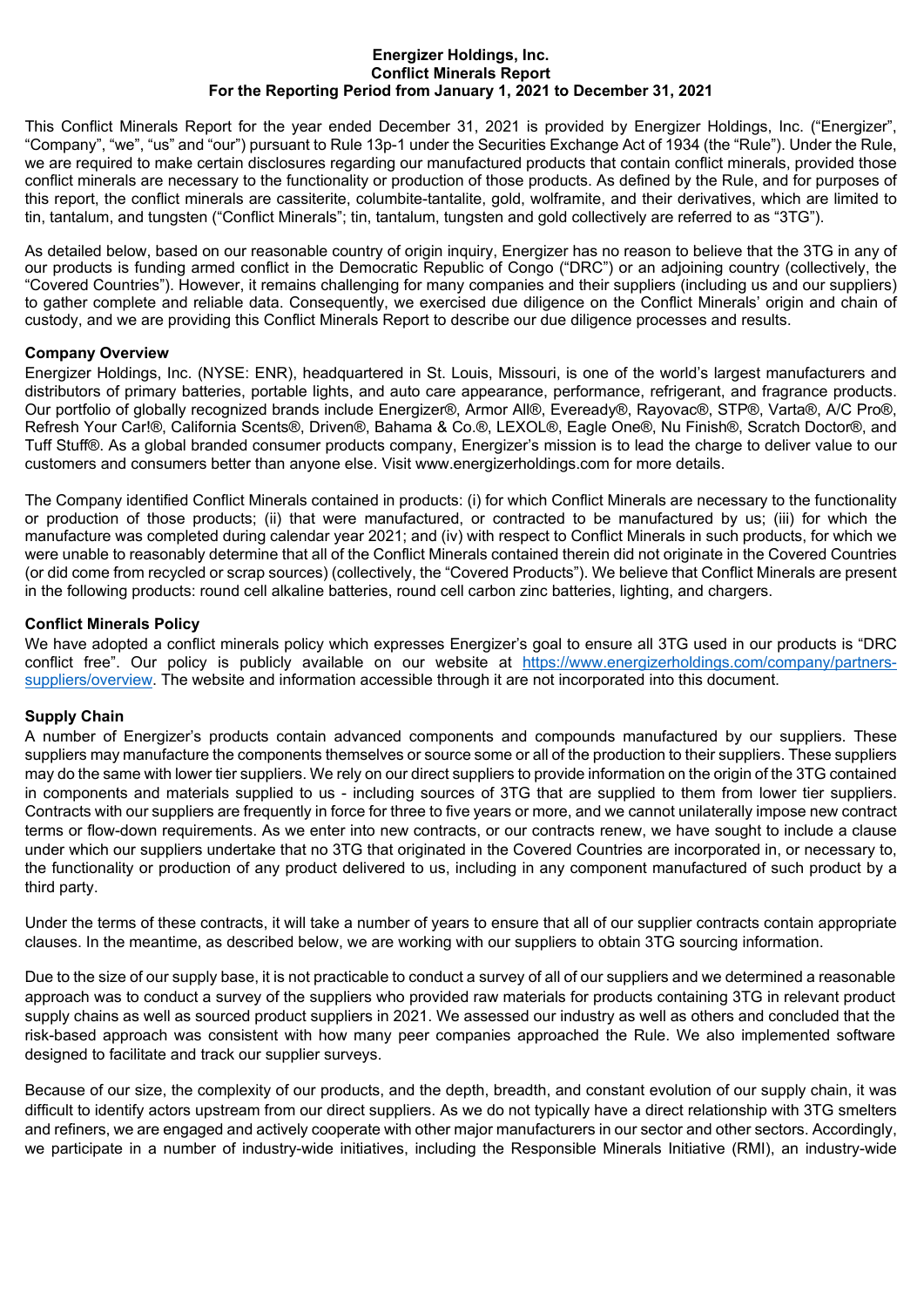initiative supporting upstream actors in the supply chain, through our supply chain data management service provider, Assent Compliance.

## **Reasonable Country of Origin Inquiry (RCOI) Results**

We conducted RCOI surveys as described under "Supply Chain" above. We rely on suppliers, whose components contain 3TG, to disclose the origin of any 3TG used in their manufacturing processes and to identify 3TG processing facilities within their supply chain. Our direct suppliers are similarly reliant upon information provided by lower tier suppliers. We reviewed the responses that we received against criteria developed to determine which required further engagement with our suppliers. The criteria included untimely or incomplete responses as well as inconsistencies within the data reported in the template. We worked directly with suppliers to provide revised responses.

The large majority of the responses received provided data at a company or divisional level or, as described above, were unable to specify the 3TG smelters or refiners used or countries of origin for components supplied to Energizer. We were therefore unable to determine whether any of the Conflict Minerals reported by the suppliers were contained in components or parts supplied to us or to validate that any of the 3TG smelters or refiners were actually in our supply chain.

## **Design of Due Diligence Framework**

Our due diligence framework was designed to conform, in material respects, with the framework in the OECD Due Diligence Guidance for Responsible Supply Chains of Minerals from Conflict-Affected and High-Risk Areas (the "OECD Guidance") and the related Supplements for 3TG.

## **Due Diligence Measures Performed**

Due diligence measures we performed included, but were not limited to:

- Communicating our policy on conflict minerals to direct suppliers;
- Communicating the commitments and requirements expected of our direct suppliers, supported by, when appropriate, email and phone dialogues;
- Determining whether 3TG smelter and refiner names were included on the Responsible Minerals Initiative's Conformant Smelter Report ("CSR"). The CSR is generally understood to contain the names of smelters and the associated risk level of their mineral sourcing; and
- Supporting third party audits of 3TG smelters and refiners through our participation in the RMI by way of our supply chain data management service provider, Assent Compliance.

## **Due Diligence Results**

Through requesting our suppliers to complete the Conflict Minerals Reporting Template (CMRT), we determined that seeking information about 3TG smelters and refiners in our supply chain represents the most reasonable effort we can make to determine the mines or locations of origin of the 3TG in our supply chain. We identified approximately 121 3TG smelters and refiners included in our suppliers' supply chains. Nonetheless, most of our supplier responses were provided at a company level. Many suppliers did not provide verifiable smelter or processing information or responded at a company-wide level which did not allow us to conclude that the Conflict Minerals were processed by any one particular facility. Based on the information provided by our suppliers, we could not identify how many of these smelters produced materials specifically used in the Covered Products. Therefore, it is possible that none of the materials from these smelters actually entered our supply chain. The list of 3TG smelters and refiners and the identified countries of origin are included as Appendix A. Accordingly, Energizer believes it is reasonable to conclude that the Covered Products are "DRC conflict undeterminable," as defined in the Rule.

## **Steps to be taken to mitigate risk**

We intend to take the following steps to improve the due diligence conducted to further mitigate risk that the necessary Conflict Minerals in our Products could benefit armed groups in the DRC or adjoining countries:

- Continue to incorporate a Conflict Minerals flow-down clause in new or renewed supplier contracts;
- Engage with suppliers and direct them to training resources to attempt to increase the response rate and improve the content of the supplier survey responses;
- Engage any of our suppliers found to be supplying us with 3TG from sources that support conflict in the DRC or any adjoining country to establish an alternative source of 3TG that does not support such conflict; and
- Work with relevant trade associations to define and improve best practices and build leverage over the supply chain in accordance with the OECD Guidance.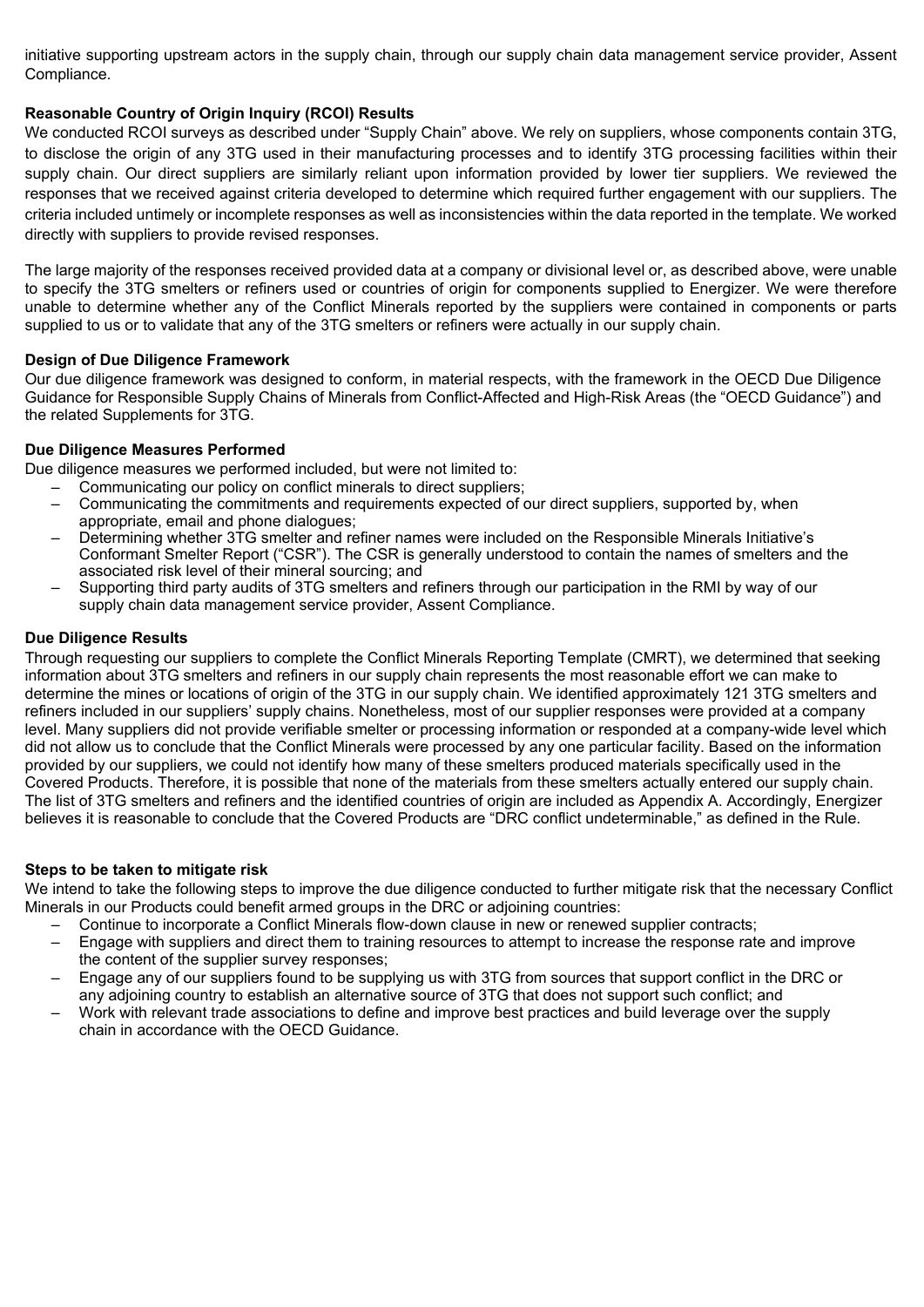# **Appendix A - List of 3TG Smelters/Refiners and Identified Countries of Origin**

Based on the information that was provided by the Covered Suppliers and otherwise obtained through the due diligence process, the Company believes that, to the extent reasonably determinable by the Company, the facilities that were used to process the Conflict Minerals contained in the Covered Products included the smelters and refiners listed below. We are unable to definitively link the identified 3TG smelters and refiners to only those products and materials in our supply chain; therefore our 3TG smelter and refiner list likely contains more processing facilities than are actually in our supply chain and used to manufacture the Covered Products.

Based on the information obtained pursuant to the due diligence process, the Company does not have sufficient information to conclusively determine the country of origin of all of the Conflict Minerals in the Covered Products. At the same time, we received no information from our Covered Suppliers indicating that the 3TG in our Covered Products directly or indirectly financed or benefited armed groups in the Covered Countries. Also, due to the manner in which our Covered Suppliers disclosed country of origin information, we do not believe that all of the countries named are actually in our supply chain or Covered Products. However, based on the information that has been obtained, the Company has reasonably determined that the Conflict Minerals may have originated from the countries listed in the table below.

Based on the information obtained pursuant to the due diligence process, the Company believes there is a risk that the Covered Products may contain Conflict Minerals from the Covered Countries. The Company's due diligence into the supply chain was unable to determine whether any of the Covered Products did or did not contain any Conflict Minerals from any Covered Country, as defined in the Rule.

| <b>Mineral</b> | <b>Smelter Name</b>                           | <b>Smelter Facility Location</b> |
|----------------|-----------------------------------------------|----------------------------------|
| Tin            | China Tin Group Co., Ltd.                     | China                            |
| Tin            | PT Timah Tbk Mentok                           | Indonesia                        |
| Tin            | Thaisarco                                     | <b>Thailand</b>                  |
| Tungsten       | Xiamen Tungsten Co., Ltd.                     | China                            |
| Tin            | Malaysia Smelting Corporation (MSC)           | Malaysia                         |
| Tin            | Mineracao Taboca S.A.                         | <b>Brazil</b>                    |
| Tin            | <b>Minsur</b>                                 | Peru                             |
| Tin            | Operaciones Metalurgicas S.A.                 | Bolivia (Plurinational State Of) |
| Tin            | PT Refined Bangka Tin                         | Indonesia                        |
| Tin            | PT Timah Tbk Kundur                           | Indonesia                        |
| Tin            | Yunnan Chengfeng Non-ferrous Metals Co., Ltd. | China                            |
| Tin            | Yunnan Tin Company Limited                    | China                            |
| Tin            | Metallo Belgium N.V.                          | <b>Belgium</b>                   |
| Tin            | Metallo Spain S.L.U.                          | Spain                            |
| Tungsten       | A.L.M.T. Corp.                                | Japan                            |
| Tungsten       | <b>Kennametal Huntsville</b>                  | United States Of America         |
| Tantalum       | Changsha South Tantalum Niobium Co., Ltd.     | China                            |
| Tungsten       | Guangdong Xianglu Tungsten Co., Ltd.          | China                            |
| Tungsten       | Chongyi Zhangyuan Tungsten Co., Ltd.          | China                            |
| Tin            | <b>EM Vinto</b>                               | Bolivia (Plurinational State Of) |
| Tantalum       | F&X Electro-Materials Ltd.                    | China                            |
| Tin            | <b>Fenix Metals</b>                           | Poland                           |
| Tungsten       | Global Tungsten & Powders Corp.               | <b>United States Of America</b>  |
| Tantalum       | Guangdong Zhiyuan New Material Co., Ltd.      | China                            |
| Tungsten       | Hunan Chenzhou Mining Co., Ltd.               | China                            |
| Tungsten       | Hunan Chunchang Nonferrous Metals Co., Ltd.   | China                            |
| Tungsten       | Japan New Metals Co., Ltd.                    | Japan                            |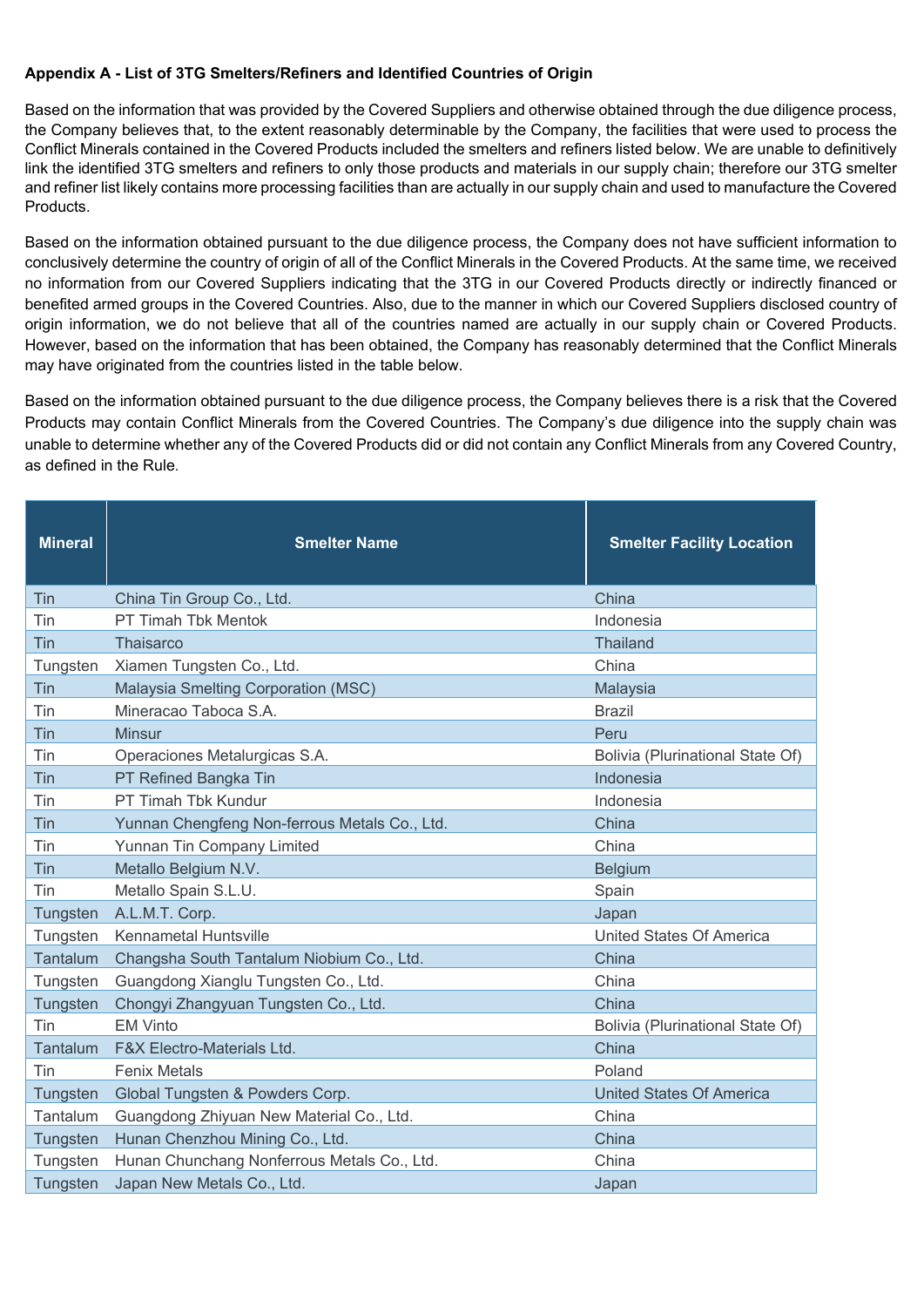| Tungsten        | Ganzhou Huaxing Tungsten Products Co., Ltd.                   | China                           |
|-----------------|---------------------------------------------------------------|---------------------------------|
| Tantalum        | JiuJiang JinXin Nonferrous Metals Co., Ltd.                   | China                           |
| Tantalum        | Jiujiang Tanbre Co., Ltd.                                     | China                           |
| Tungsten        | <b>Kennametal Fallon</b>                                      | <b>United States Of America</b> |
| Tantalum        | LSM Brasil S.A.                                               | <b>Brazil</b>                   |
| Tantalum        | Metallurgical Products India Pvt., Ltd.                       | India                           |
| Tantalum        | Mineracao Taboca S.A.                                         | <b>Brazil</b>                   |
| Tantalum        | Mitsui Mining and Smelting Co., Ltd.                          | Japan                           |
| Tantalum        | <b>NPM Silmet AS</b>                                          | Estonia                         |
| Tantalum        | Ningxia Orient Tantalum Industry Co., Ltd.                    | China                           |
| Tin             | PT Mitra Stania Prima                                         | Indonesia                       |
| Tantalum        | QuantumClean                                                  | <b>United States Of America</b> |
| Tantalum        | Yanling Jincheng Tantalum & Niobium Co., Ltd.                 | China                           |
| Tin             | Soft Metais Ltda.                                             | <b>Brazil</b>                   |
| Tantalum        | Solikamsk Magnesium Works OAO                                 | <b>Russian Federation</b>       |
| Tantalum        | Taki Chemical Co., Ltd.                                       | Japan                           |
| Tantalum        | <b>Telex Metals</b>                                           | <b>United States Of America</b> |
| <b>Tantalum</b> | <b>Ulba Metallurgical Plant JSC</b>                           | Kazakhstan                      |
| Tin             | White Solder Metalurgia e Mineracao Ltda.                     | <b>Brazil</b>                   |
| Tungsten        | Wolfram Bergbau und Hutten AG                                 | Austria                         |
| Tungsten        | Ganzhou Jiangwu Ferrotungsten Co., Ltd.                       | China                           |
| Tungsten        | Jiangxi Yaosheng Tungsten Co., Ltd.                           | China                           |
| Tungsten        | Jiangxi Xinsheng Tungsten Industry Co., Ltd.                  | China                           |
| Tungsten        | Jiangxi Tonggu Non-ferrous Metallurgical & Chemical Co., Ltd. | China                           |
| Tungsten        | Malipo Haiyu Tungsten Co., Ltd.                               | China                           |
| Tungsten        | Xiamen Tungsten (H.C.) Co., Ltd.                              | China                           |
| Tungsten        | Jiangxi Gan Bei Tungsten Co., Ltd.                            | China                           |
| Tantalum        | Hengyang King Xing Lifeng New Materials Co., Ltd.             | China                           |
| Tungsten        | Ganzhou Seadragon W & Mo Co., Ltd.                            | China                           |
| Tungsten        | Asia Tungsten Products Vietnam Ltd.                           | <b>Viet Nam</b>                 |
| Tantalum        | D Block Metals, LLC                                           | United States Of America        |
| <b>Tantalum</b> | FIR Metals & Resource Ltd.                                    | China                           |
| Tantalum        | Jiujiang Zhongao Tantalum & Niobium Co., Ltd.                 | China                           |
| Tantalum        | XinXing HaoRong Electronic Material Co., Ltd.                 | China                           |
| Tantalum        | Jiangxi Dinghai Tantalum & Niobium Co., Ltd.                  | China                           |
| Tungsten        | Chenzhou Diamond Tungsten Products Co., Ltd.                  | China                           |
| Tantalum        | <b>KEMET Blue Metals</b>                                      | Mexico                          |
| Tungsten        | H.C. Starck Tungsten GmbH                                     | Germany                         |
| Tungsten        | H.C. Starck Smelting GmbH & Co. KG                            | Germany                         |
| Tungsten        | Masan Tungsten Chemical LLC (MTC)                             | <b>Viet Nam</b>                 |
| Tantalum        | H.C. Starck Co., Ltd.                                         | Thailand                        |
| Tantalum        | H.C. Starck Tantalum and Niobium GmbH                         | Germany                         |
| Tantalum        | H.C. Starck Hermsdorf GmbH                                    | Germany                         |
| <b>Tantalum</b> | H.C. Starck Inc.                                              | <b>United States Of America</b> |
| Tantalum        | H.C. Starck Ltd.                                              | Japan                           |
| Tantalum        | H.C. Starck Smelting GmbH & Co. KG                            | Germany                         |
| Tungsten        | Jiangwu H.C. Starck Tungsten Products Co., Ltd.               | China                           |
| Tantalum        | <b>Global Advanced Metals Boyertown</b>                       | <b>United States Of America</b> |
| Tantalum        | Global Advanced Metals Aizu                                   | Japan                           |
| Tungsten        | <b>Niagara Refining LLC</b>                                   | <b>United States Of America</b> |
| Tungsten        | China Molybdenum Co., Ltd.                                    | China                           |